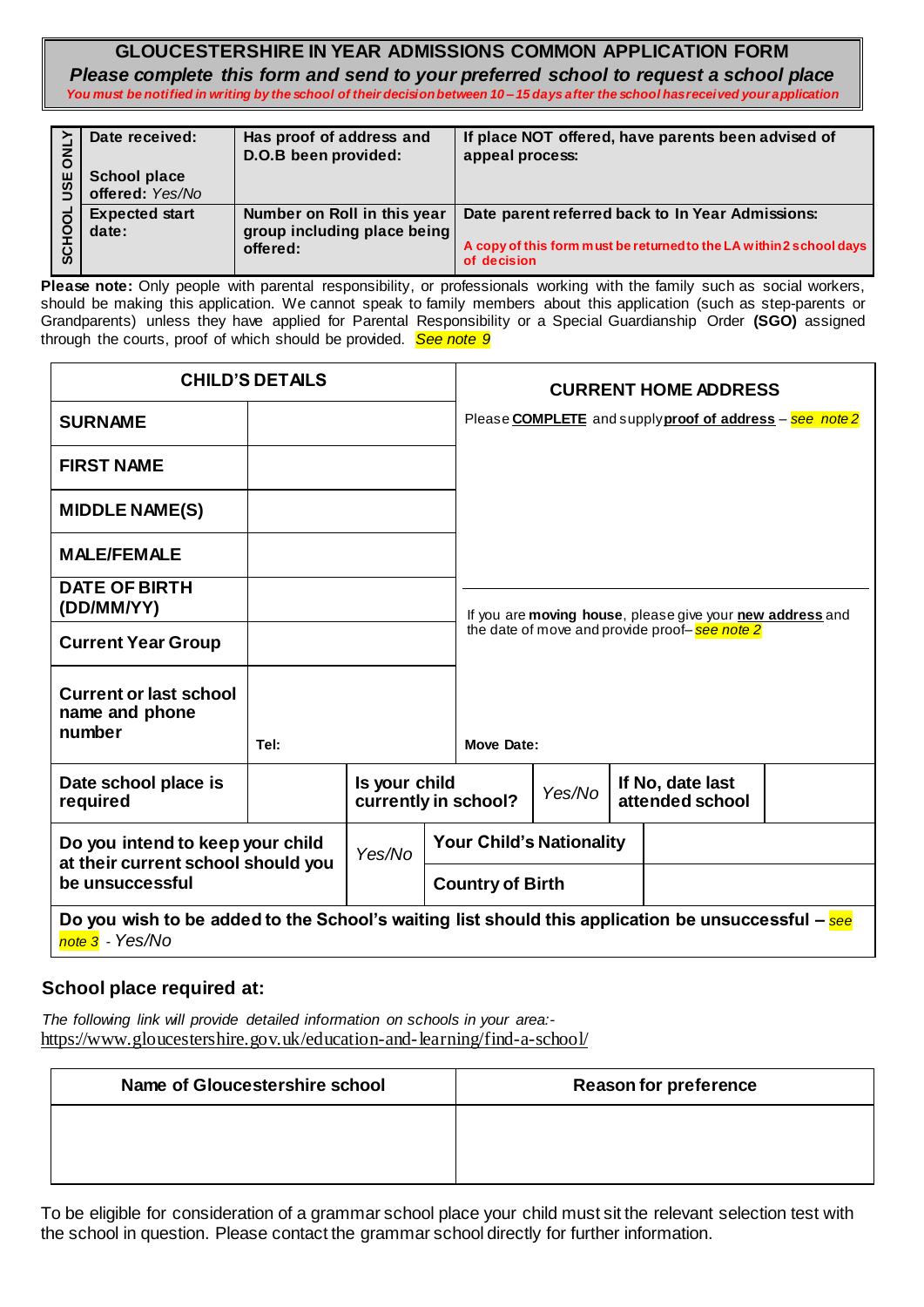If your child has a **sibling\*** who is **already** attending a school which you are applying for, please give details below in order to clarify family connections.

*\*For definition of 'sibling' please see schools over subscription criteria or admissions policy, available on their website.*

| Name of School | Brother or Sister (full names) | Date of Birth | Year Group | Date started |
|----------------|--------------------------------|---------------|------------|--------------|
|                |                                |               |            |              |
|                |                                |               |            |              |
|                |                                |               |            |              |

| Does your child have a EHCP (Educational Health and Care Plan)?<br>N.B. this does not include SEN support.                                                                                                                                                                      | Yes/No |  |
|---------------------------------------------------------------------------------------------------------------------------------------------------------------------------------------------------------------------------------------------------------------------------------|--------|--|
| Is your child in the care of a Local Authority, a previously looked after child or<br>an Internationally adopted previously looked after child (IAPLAC) ?<br>For definition see page 14 of the In-Year School Admissions Guidance Booklet.<br>If so, please give details below. | Yes/No |  |
| Does your child have a <b>Social Worker</b> ? If so, please give details below.                                                                                                                                                                                                 | Yes/No |  |
|                                                                                                                                                                                                                                                                                 |        |  |

| Name of Social Worker and contact details. | Name of Local Authority responsible for your child's care |
|--------------------------------------------|-----------------------------------------------------------|
|                                            |                                                           |
|                                            |                                                           |
|                                            |                                                           |
|                                            |                                                           |

### **Additional Information that may support your application**

| Are you serving members of the Armed<br><b>Forces or Crown Servants such as GCHQ</b><br>Personnel? | Please attach relevant proof of posting such as posting<br>order or letter from your commanding officer. |
|----------------------------------------------------------------------------------------------------|----------------------------------------------------------------------------------------------------------|
| Yes/No                                                                                             | If you wish us to liaise with your welfare officer, please<br>provide details:                           |

Has your child been Permanently Excluded during their school career? *Yes/No* **If yes** please give details below:

If you are applying for a Year 10 or 11 place, please indicate below which course options your child is studying (please indicate exam board if known and the type of qualification e.g. GCSE, BTEC etc):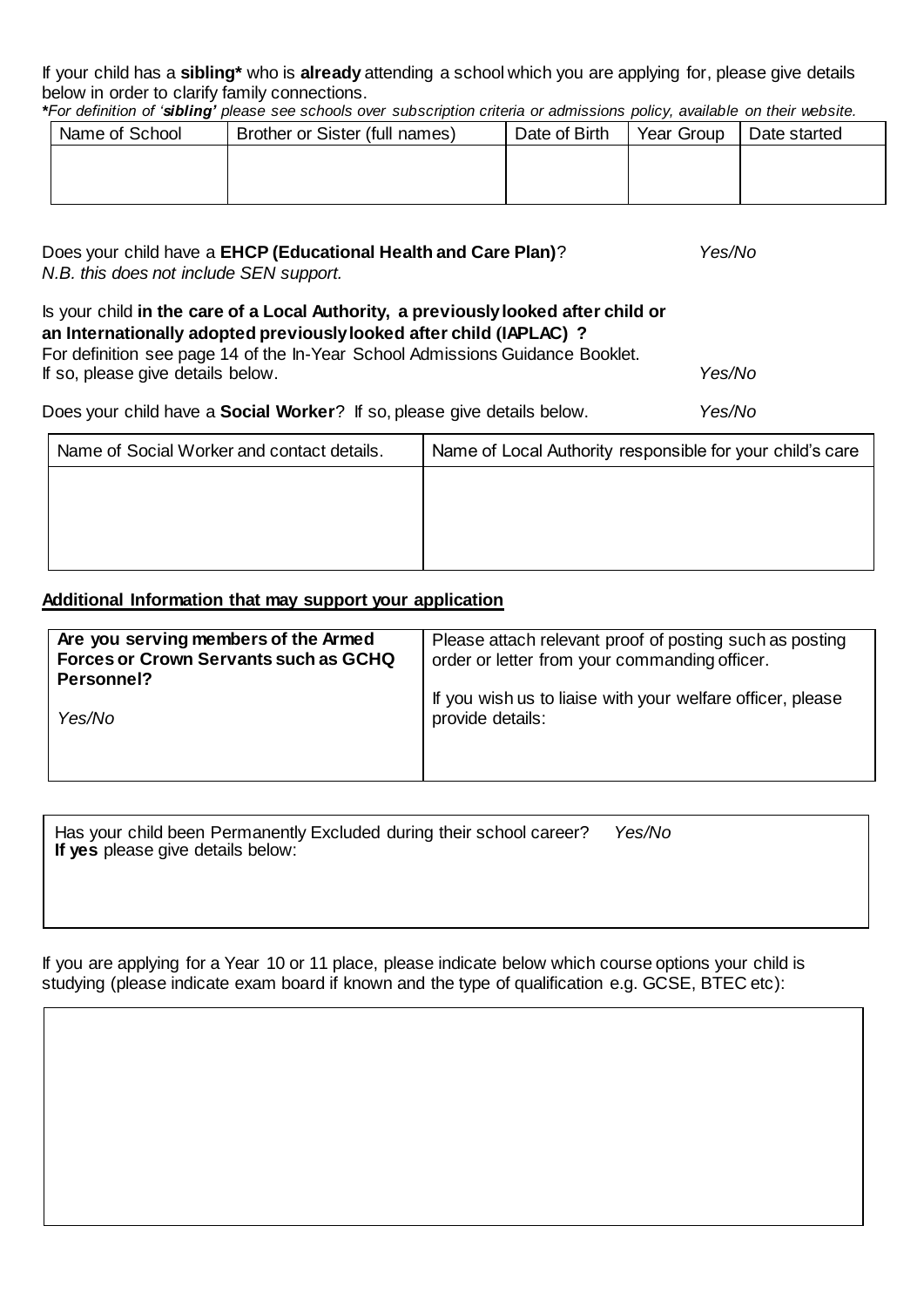| Does anyone else have joint parental responsibility for this child other than the person completing the<br>application, e.g. mother or father living at the same or a different address to the child? see note 9 Yes / No                                                                                                                                                                                                                                                                                                                |  |  |  |  |  |
|------------------------------------------------------------------------------------------------------------------------------------------------------------------------------------------------------------------------------------------------------------------------------------------------------------------------------------------------------------------------------------------------------------------------------------------------------------------------------------------------------------------------------------------|--|--|--|--|--|
|                                                                                                                                                                                                                                                                                                                                                                                                                                                                                                                                          |  |  |  |  |  |
|                                                                                                                                                                                                                                                                                                                                                                                                                                                                                                                                          |  |  |  |  |  |
|                                                                                                                                                                                                                                                                                                                                                                                                                                                                                                                                          |  |  |  |  |  |
| Are all parties in agreement with this move Yes/No - If No please contact the In Year team for further<br>advice on 01452 426015 or invear.admissions@gloucestershire.gov.uk                                                                                                                                                                                                                                                                                                                                                             |  |  |  |  |  |
| If you would like us to liaise with a family worker or an interpreter please give their details:                                                                                                                                                                                                                                                                                                                                                                                                                                         |  |  |  |  |  |
|                                                                                                                                                                                                                                                                                                                                                                                                                                                                                                                                          |  |  |  |  |  |
|                                                                                                                                                                                                                                                                                                                                                                                                                                                                                                                                          |  |  |  |  |  |
| I declare that the information contained in this application is true and I am aware that failure to provide<br>accurate information may result in the child's offer or placement being withdrawn in accordance with<br>paragraphs 2.12 and 2.13 of the Schools Admissions Code and also s 84 of the School Standards &<br>Frameworks Act. I do have parental responsibility for the child I am applying for.<br>By completing and signing this application form, you will be giving your consent to share information as<br>appropriate. |  |  |  |  |  |
|                                                                                                                                                                                                                                                                                                                                                                                                                                                                                                                                          |  |  |  |  |  |
|                                                                                                                                                                                                                                                                                                                                                                                                                                                                                                                                          |  |  |  |  |  |
|                                                                                                                                                                                                                                                                                                                                                                                                                                                                                                                                          |  |  |  |  |  |
|                                                                                                                                                                                                                                                                                                                                                                                                                                                                                                                                          |  |  |  |  |  |
| Date: //                                                                                                                                                                                                                                                                                                                                                                                                                                                                                                                                 |  |  |  |  |  |
|                                                                                                                                                                                                                                                                                                                                                                                                                                                                                                                                          |  |  |  |  |  |
| Email address (please make sure the email address is in the correct format):                                                                                                                                                                                                                                                                                                                                                                                                                                                             |  |  |  |  |  |
|                                                                                                                                                                                                                                                                                                                                                                                                                                                                                                                                          |  |  |  |  |  |

Please ensure the details are correct and it is your child's permanent home address; **NOT** the address of a business, a relative, a friend, a childminder, a temporary address or an address to which you hope to move. Please read the Council's official guidance booklet, the schools admissions criteria and the Education transport leaflet, before completing this form – these are available on the Council's website. If you have any general queries, which are not answered in the published literature, please contact the In-Year Admissions Team for further advice and guidance [inyear.admissions@gloucestershire.gov.uk](mailto:inyear.admissions@gloucestershire.gov.uk) **Tel: 01452 426015 \_\_\_\_\_\_\_\_\_\_\_\_\_\_\_\_\_\_\_\_\_\_\_\_\_\_\_\_\_\_\_\_\_\_\_\_\_\_\_\_\_\_\_\_\_\_\_\_\_\_\_\_\_\_\_\_\_\_\_\_\_\_\_\_\_\_\_\_\_\_\_\_\_\_\_\_\_\_\_\_\_\_\_\_\_\_\_**

Data Protection. In accordance with the General Data Protection Regulation (GDPR) and Data Protection Act 2018 we must inform you how we use this information. Gloucestershire County Council uses this information for the purposes of school admissions, in line with our responsibilities under the School Standards and Framework Act 1998. For further information on how we use this information, please view our Privacy Notice which can be found online at: <https://www.gloucestershire.gov.uk/council-and-democracy/data-protection/service-specific-privacy-notices/> (**Education** 

#### **– Children with Additional Needs)**

If you have a query or concern regarding this, please contact the In-Year Admissions Manager at the following address:-

In-year Admissions Access to Education Gloucestershire County Council Shire Hall, Westgate Street, Gloucester, GL1 2TP